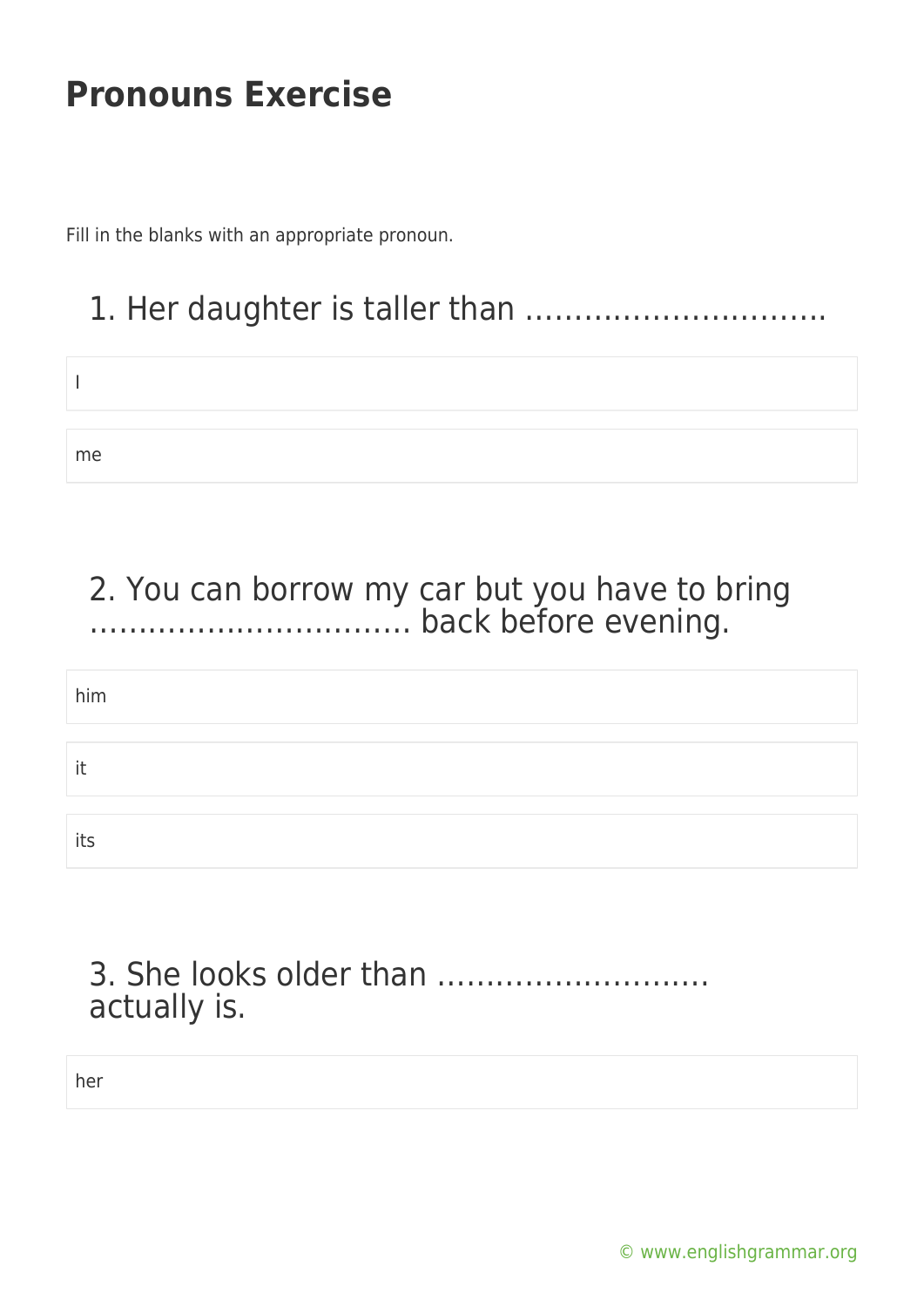she

### 4. I don't trust people ………………………………. do not love their country.

who

whom

whose

### 5. He blamed ……………………………… for the problem.

him himself his

[© www.englishgrammar.org](https://www.englishgrammar.org/)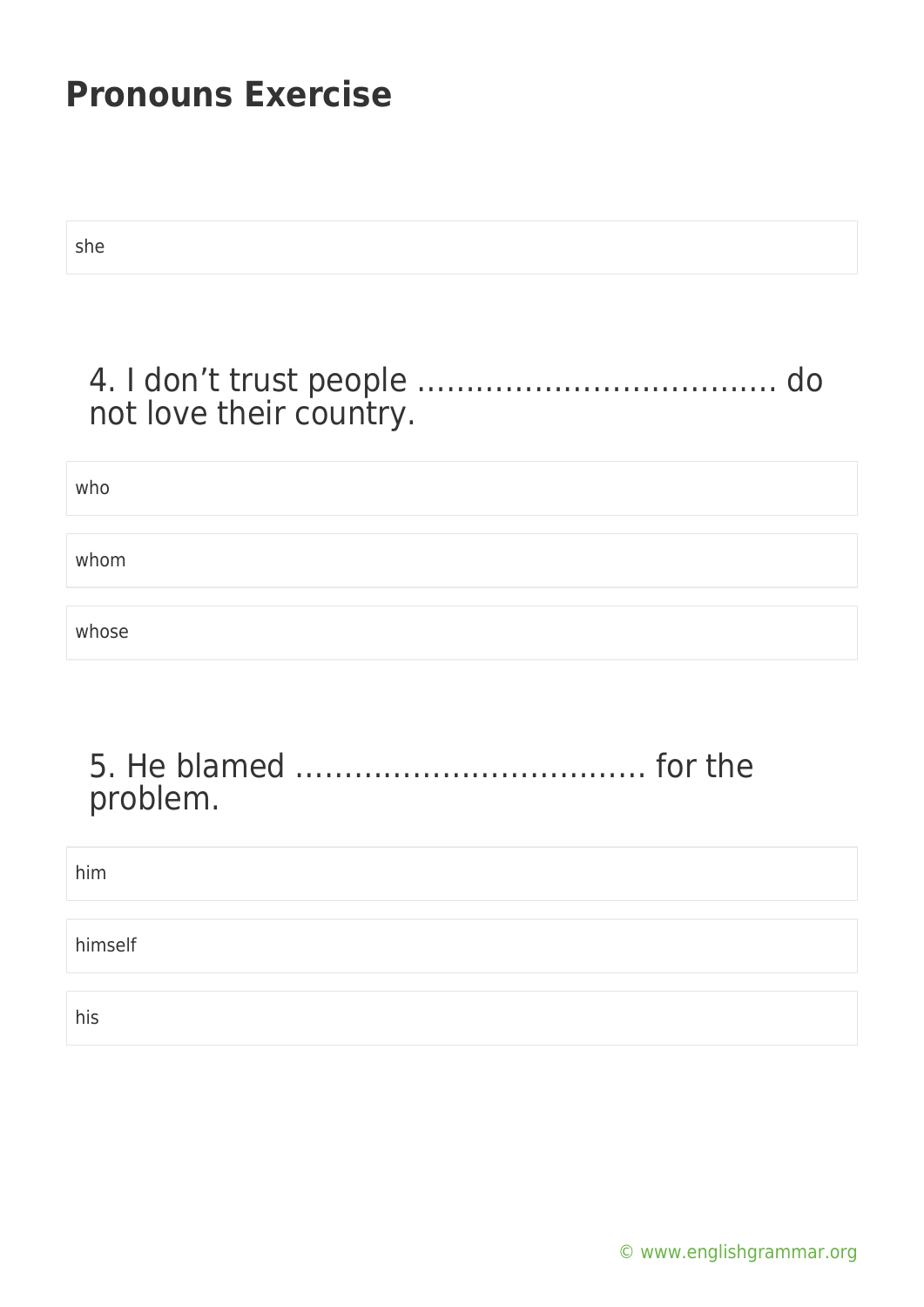..............................

### 6. If you blame others for ……………………………. problems, you will never resolve

| your, them   |  |  |
|--------------|--|--|
|              |  |  |
| yours, them  |  |  |
|              |  |  |
| yours', them |  |  |

### 7. Why are you always blaming ................................. for your problems?

I

me

myself

### 8. He waited and waited but ……………………………. didn't come.

she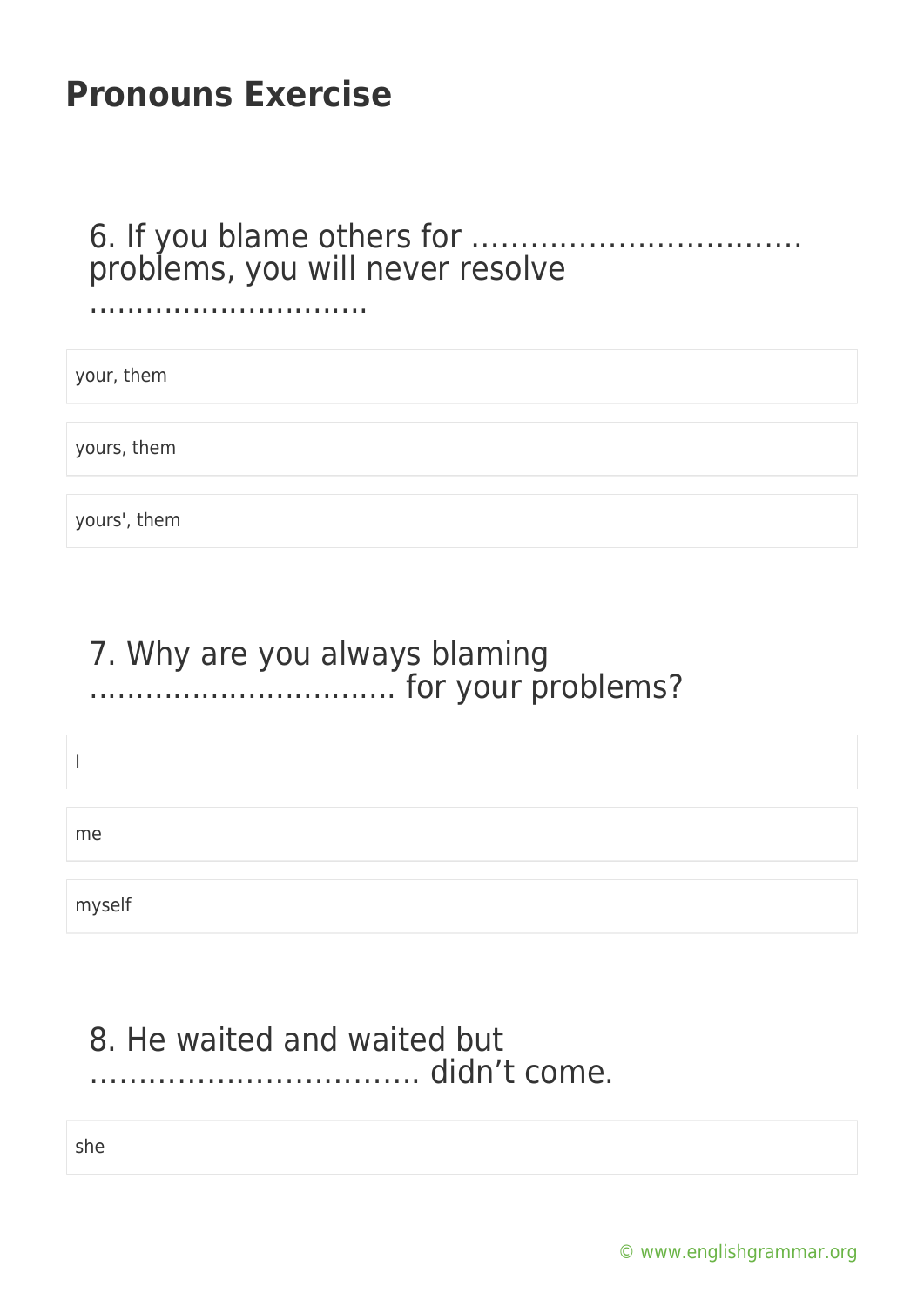| her  |  |
|------|--|
|      |  |
| hers |  |

### 9. They threatened to kill ……………………………….

| me |  |  |
|----|--|--|

### 10. I no longer have any respect for

……………………………….

they

them

#### 11. You are no better than …………………………………. is.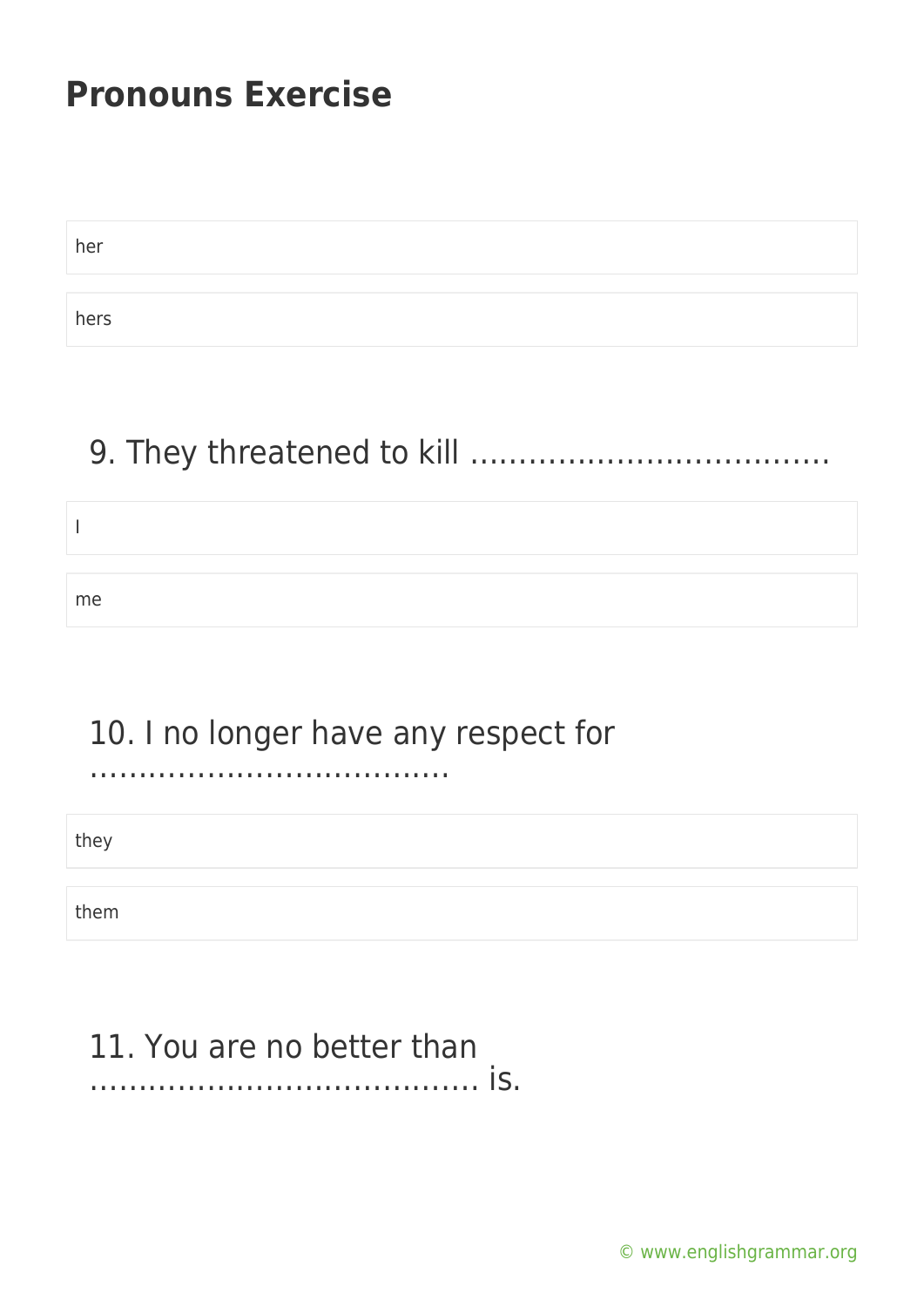he him

### 12. She is older than ……………………………… thought.

I me

#### Answers

Her daughter is taller than me.

You can borrow my car but you have to bring it back before evening.

She looks older than she actually is.

I don't trust people who do not love their country.

He blamed himself for the problem.

If you blame others for your problems, you will never resolve them.

Why are you always blaming me for your problems?

He waited and waited but she didn't come.

They threatened to kill him.

I no longer have any respect for them.

You are no better than he is.